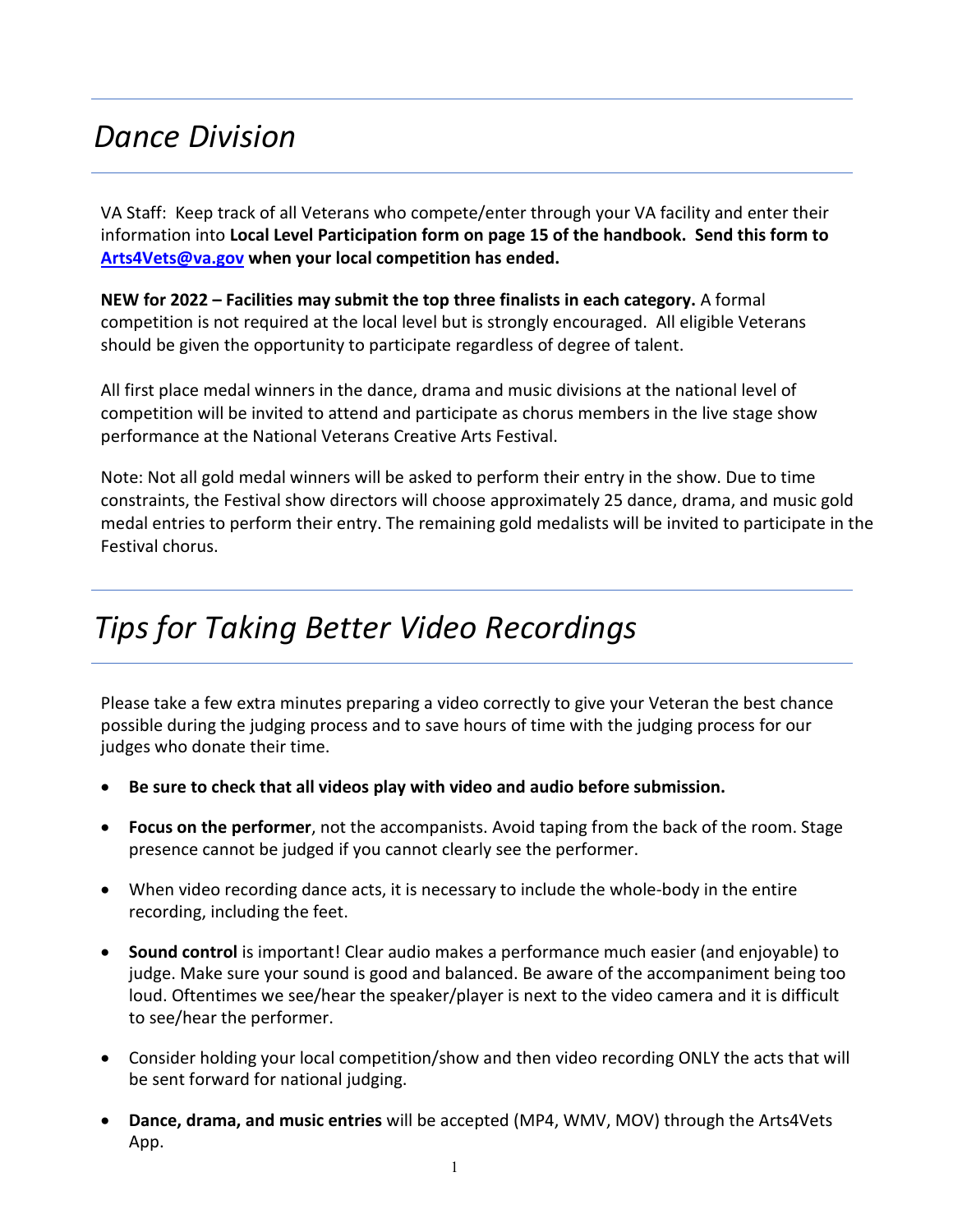# *Dance Rules*

- 1. All entries in the dance, drama and music divisions must be recorded after October 1, 2021.
- 2. Suggested length of performance no longer than three minutes.
- 3. Judges reserve the right to move an entry to the appropriate category or disqualify the entry if rules are not followed.
- 4. Dance entries will be judged based on the style of dance and steps incorporated in the performance as opposed to the style/genre of music selected.
- 5. Whole-body (head to toe) video recording for dance entries is necessary. Video recording can include close-ups of the body and/or feet but whole-body view should be included as well.
- 6. It is considered a solo when one Veteran dances with a non-Veteran partner.
- 7. **Entries MAY NOT be expanded with non-eligible Veterans or any other individual unless it is a partner dance where the partner is necessary to perform the dance movements.** Although the National Veterans Creative Arts program recognizes the therapeutic value of participation of staff, volunteers and ineligible Veterans in groups, it is essential in keeping with the fairness of the competition that **only eligible Veterans** are competing against each other.
- 8. **CD audio tracks** of the dance division entries are **NOT required to be sent to the dance chairperson**. However, should the entry place first in the national competition and the Veteran(s) be invited to perform their entry in the Festival stage show, the CD audio track must be sent to the dance division chairperson.
- 9. TITLE PAGE Each entry must have a title page displayed prior to the entry being shown. The title page should include the Category and the Title of the Entry. The title page can be inserted during the editing process or it can be done manually prior to the taping. It is acceptable to hold up a handwritten sign that states the category and title of piece.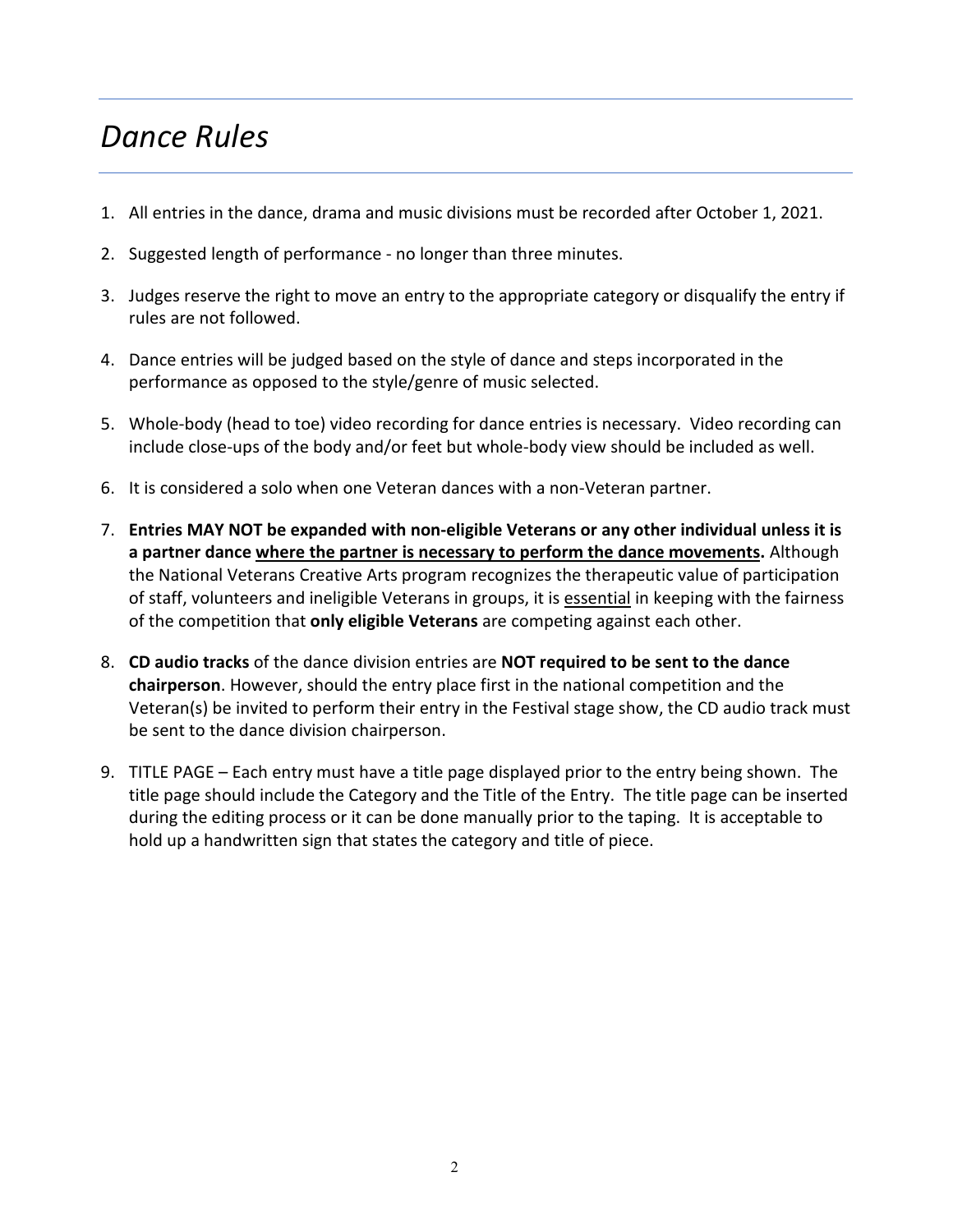# *Dance Categories*

All categories are inclusive for Veterans who are ambulatory or use assistive devices for movement (i.e. wheelchair, crutches, walkers, etc.).

- **1. Ballroom** Solo or Group. Pattern of movement in a choreographed routine. Structured ballroom dances such as the waltz, jitterbug/swing, hustle, disco, polka, lindy hop, fox-trot, quick step. Veteran(s) should maintain physical contact with partner for greater part of dance.
- **2. Latin Ballroom** Solo or Group. Latin style structured ballroom dances such as samba, cha-cha, salsa, Meringue, Machida, rumba, tango, etc. Veteran(s) should maintain physical contact with partner for greater part of dance.
- **3. Country/Western/Folk/Ethnic/Cultural** Solo or Group. Country/western dances such as: Two Step, Waltz, Cowboy or Traveling Cha Cha, Polka, Schottische, promenade dances, East Coast Swing, West Coast Swing, Line Dance, Square Dance. Choreographed wheelchair dances associated with various cultures or countries. Examples may include: Clogging, Jewish Hora, Jig, May Pole, Mexican Hat, etc.
- **4. Modern/Contemporary** Solo or group. Expressive dance that combines elements of several dance genres including modern, jazz, lyrical, and classical ballet. Contemporary dance stresses versatility and improvisation.
- **5. Tap, Jazz or Ballet** Solo or Group. Traditional tap, jazz, or ballet patterns of movement choreographed to music in a routine.
- **6. Line Dance** Set pattern of movements where the individuals end up facing 2 or 4 walls. Suggest a minimum number of 3 to form the line. **All group members must be Veterans unless the line dance requires a partner where the partner is necessary to perform the dance.**
- **7. Interpretive Movement** Solo or Group. The movements tell a story or interpret feelings through hand movements or gestures. Wheelchair does not need to move**.** Examples may include sign language or other hand movement and dance meditation. Stretching to music does not qualify entry into this category.
- **8. Freestyle/Hip-Hop** Solo or Group. Non-choreographed/non-patterned movements that can involve any style of dance. Movements are spontaneous/improvisational. Entries into this category may contain many diverse steps and movements allowing dancers to use freedom of expression to enhance their dance style. Example: Freestyle, hip-hop, etc.
- **9. Novelty** Solo or Group. A routine consisting of original, imaginative, or innovative dance movements that incorporate a theme concept or characterization throughout the entire performance.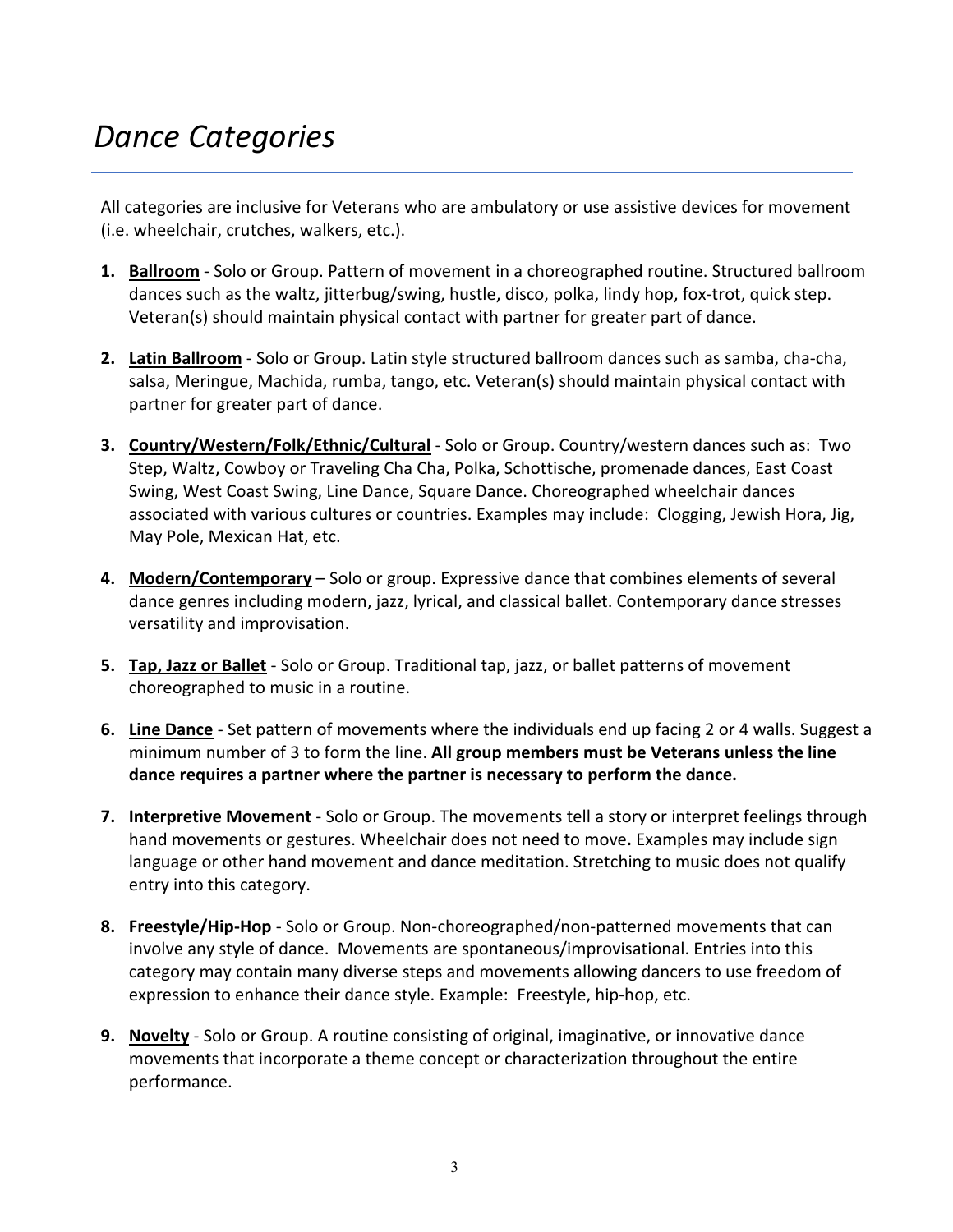**10. Special Recognition** - Solo or Group. Wheelchair or ambulatory. Entries that recognize individuals who exhibit creative expression through the use of dance while possessing significant physical or psychological limitations. The intent of this category is to reinforce the concept of the arts as therapy, where an individual uses artistic expression to facilitate successful treatment outcomes.

Entries in this category **MUST** also include:

- **A written statement/narrative** (25 to 225 words) by a VA staff person or the Veteran of why the Veteran is deserving of special recognition
- Consent form 10-3203 and 10-5345 (included in this handbook) must be signed and dated by the Veteran. The staff contact person submitting the entry for the Veteran should safeguard the signed consent forms at their VA facility.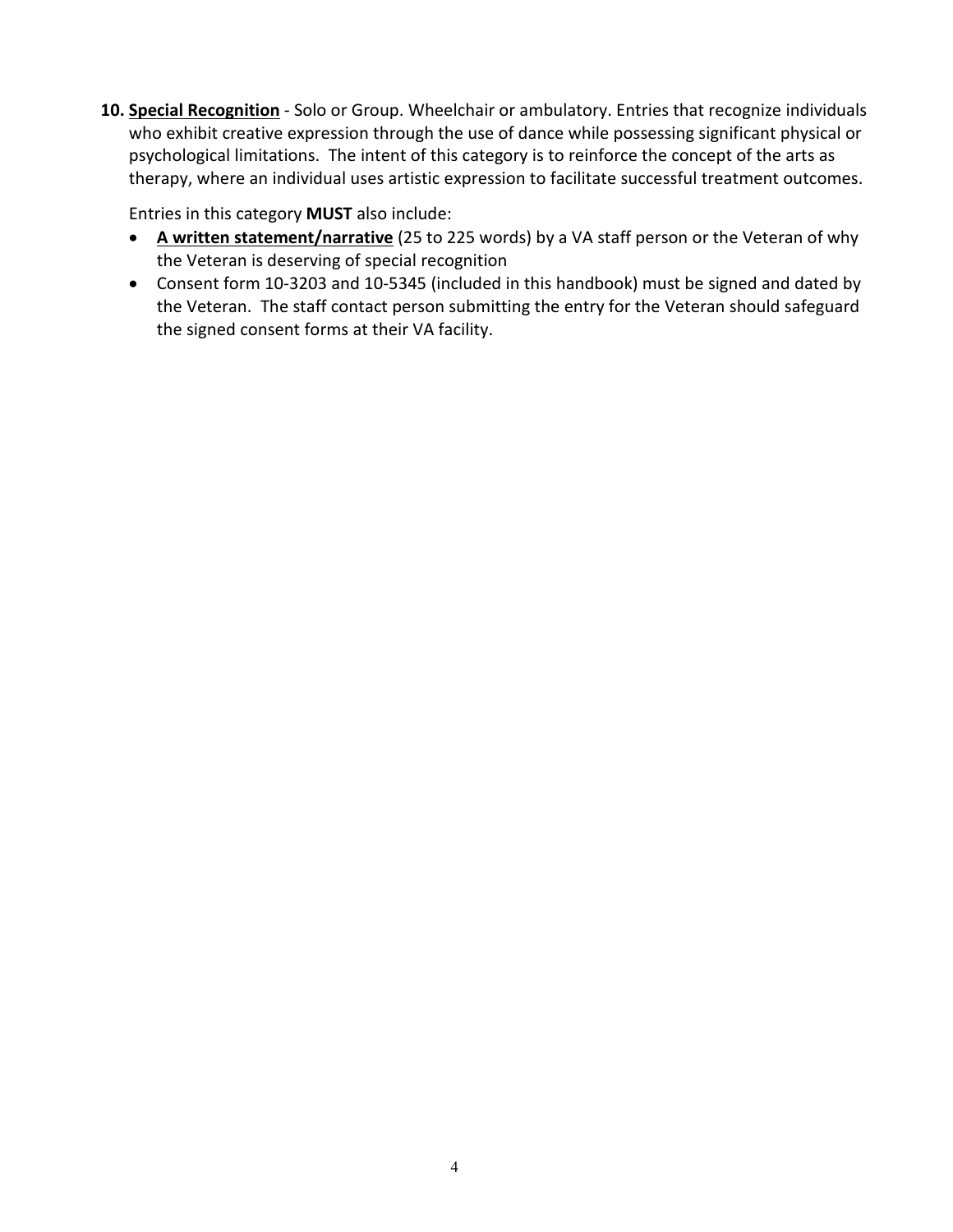# *Sample Dance Judging Criteria*

- **Technical Skills** body placement, quality of movements
- **Musicality**  rhythm, timing/phrasing, movement related to music
- **Stage Presence** confidence, focus, artistic expression, mastery of choreography

### **Sample Dance Judging Score Sheet**

| <b>Category Number:</b> | <b>Category Name:</b> |
|-------------------------|-----------------------|
| Title of Entry:         |                       |

| <b>CRITERIA</b>         | <b>POINTS</b> |  |  |   |  |   |  |   |    |
|-------------------------|---------------|--|--|---|--|---|--|---|----|
| <b>Technical Skills</b> |               |  |  |   |  | o |  | q | 10 |
| <b>Musicality</b>       |               |  |  |   |  | ь |  | Q | 10 |
| <b>Stage Presence</b>   |               |  |  | 4 |  |   |  |   | 10 |

#### **TOTAL SCORE** \_\_\_\_\_\_\_\_

\*Note: References to diagnosis and explanations of emotional or personal content related to the entry or Veteran will not be read or communicated to the national judges. The exception to this rule is an entry submitted into a category that require a write-up.

### *How to Submit Entries to the National Competition*

### National Competition Entry Submission Process – Arts4Vets App

Entries may be submitted **only by facility staff contact persons** to the national level of the competition using the Arts4Vets App.

Non-VA Staff from other government Veteran medical facilities will not have upload access to the Arts4Vets App and may continue submit entries in other ways. Please reach out to the National Director or division chairpersons to coordinate.

Veterans will not be able to submit their own entries through to the national level of competition or directly into the Arts4Vets App. They must work with the VA facility where they are enrolled and meet the local competition deadline dates.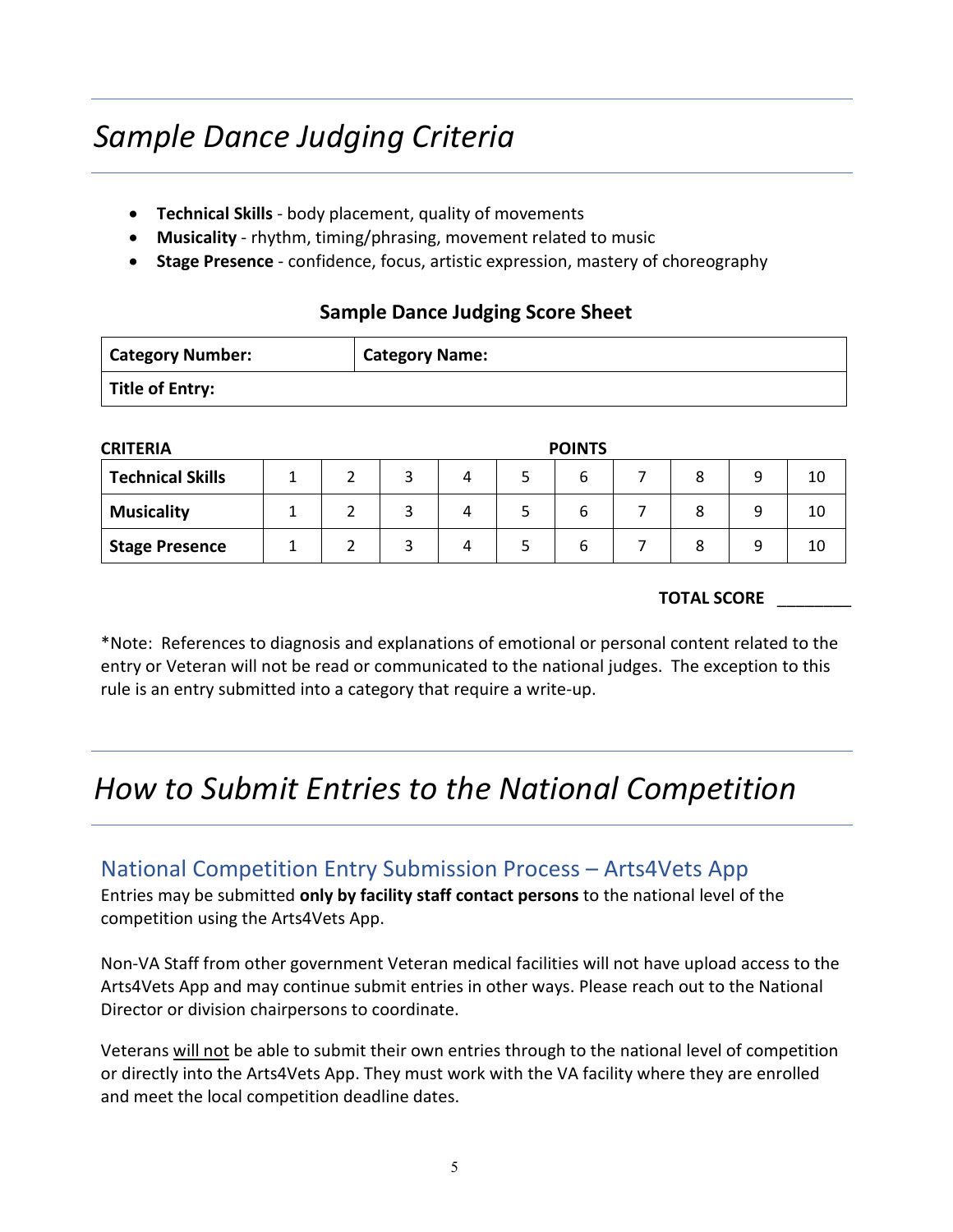# *Dance Division Entry Form*

#### **VA Staff:** Obtain additional Veteran contact information to notify Veteran(s) of the competition results.

| Category Number and Name:                                    |           |
|--------------------------------------------------------------|-----------|
| Title of Entry:                                              |           |
| Title of Music Selection (if different from Title of Entry): |           |
| Non-Veteran dance partner name(s):                           |           |
| Was the entry choreographed by the Veteran?                  | YES or NO |

#### **Solo Entry**

| Veteran Name:   |  |
|-----------------|--|
| Veteran E-mail: |  |

#### **Group Entry**

| Group Name:                  |  |
|------------------------------|--|
| Number of Veterans in Group: |  |

#### **Group Members**

| <b>First Name</b><br><b>Last Name</b> |  | Email | <b>Phone Number</b> |  |  |
|---------------------------------------|--|-------|---------------------|--|--|
|                                       |  |       |                     |  |  |
|                                       |  |       |                     |  |  |
|                                       |  |       |                     |  |  |
|                                       |  |       |                     |  |  |

**File Name:** Files uploaded to the new Arts4Vets App will automatically be renamed to coordinate with the entry data. For local competition purposes, it is suggested to name the files in a way that works best for the local staff contact person(s). Suggestion: Division-Cat.#-Title of piece-vet initials

### **Veterans - By submitting entries into the competition, you are confirming the following statement is true:**

I/we have read all the rules for the division in which I/we am/are entering. If my/our entry places first at the national level, I/we understand that I/we will be invited to attend the National Veterans Creative Arts Festival. It is required that I/we attend and participate in rehearsals for the entire event.

#### **VA Staff Checklist:**

- Veteran meets the competition eligibility criteria
- Veteran is approved to enter the NVCA Competition as a representative of this VA facility
- Veteran has signed the necessary consent forms (10-3203 and if necessary, 10-5345)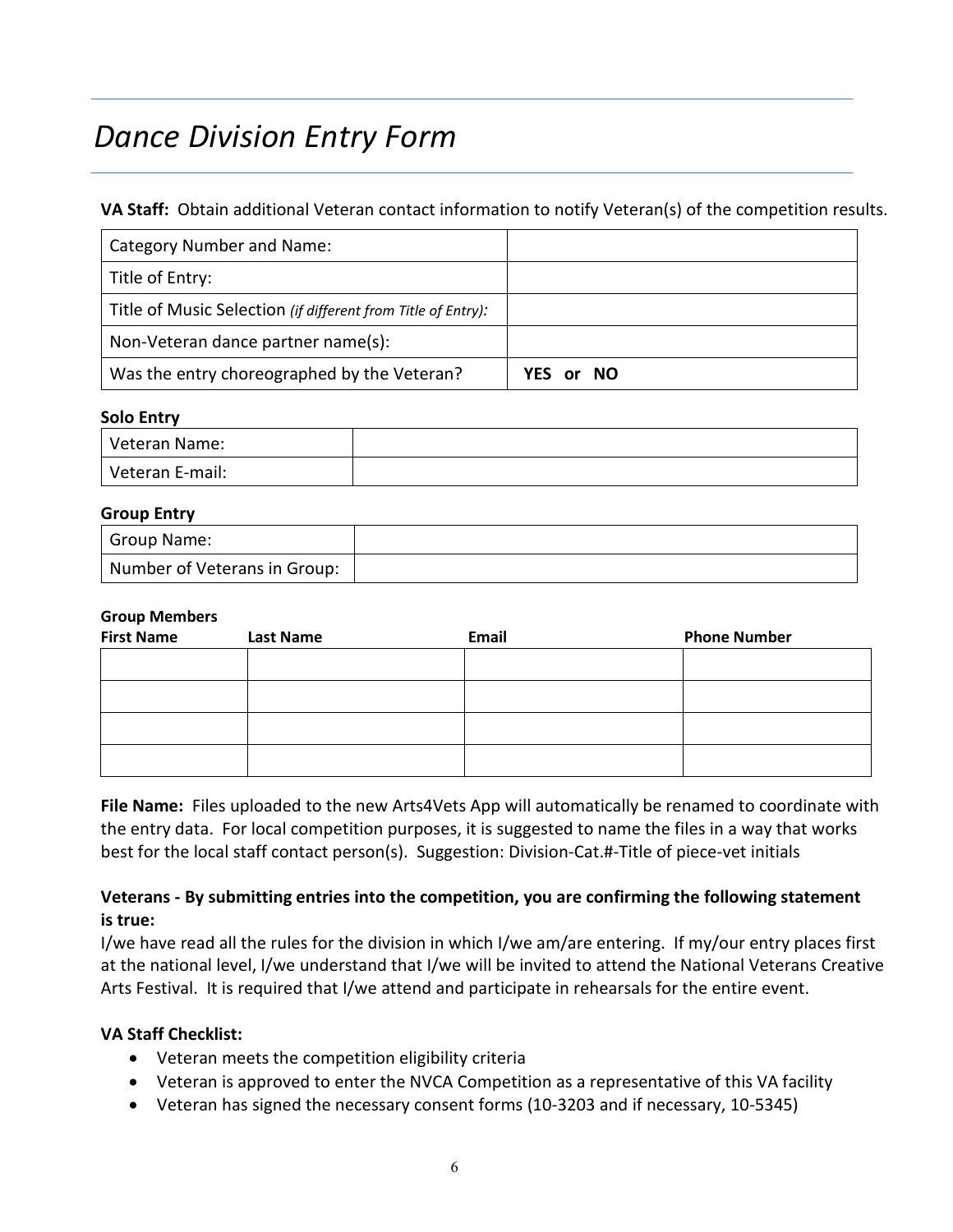*EVERY VETERAN MUST SIGN FORM 10-3203 TO COMPETE IN THE LOCAL AND NATIONAL LEVEL CREATIVE ARTS COMPETITIONS. The signed form should not be submitted to the Arts4Vets App for national competition judging. The signed form must be safeguarded at the Veteran's VA facility.* 

### $\mathbf{\Omega}$  Department of Veterans Affairs

### **CONSENT FOR PRODUCTION AND USE OF VERBAL OR WRITTEN STATEMENTS, PHOTOGRAPHS, DIGITAL IMAGES, AND/OR VIDEO OR AUDIO RECORDINGS BY VA**

**Name of individual whose statement, likeness, or voice is requested:**

**NOTE:** The execution of this form does not authorize production or use of materials except as specified below. The specified material may be produced and used by VA for authorized purposes identified below, such as education of VA personnel, research activities, or promotional efforts. It may also be disclosed outside VA as permitted by law and as noted below. If the material is part of a VA system of records, it may be disclosed outside VA as stated in the "Routine Uses" in the "VA Privacy Act Systems of Records" published in the Federal Register.

The purpose of this form is to document your consent to the Department of Veterans Affairs' (VA) request to obtain, produce, and/or use a verbal or written statement or a photograph, digital image, and/or video or audio recording containing your likeness or voice. By signing this form, you are authorizing the production or use only as specified below.

You are NOT REQUIRED TO CONSENT TO VA's REQUEST to obtain, produce, and/or use your statement, likeness, or voice. Your decision to consent or refuse will not affect your access to any present or future VA benefits for which you are eligible.

You may rescind your consent at any time prior to or during production of a photograph, digital image, or video or audio recording, or before or during your provision of a verbal or written statement. You may rescind your consent after production is complete if the burden on VA of complying with that request is not unreasonable considering the financial and administrative costs and the ease of compliance of the number of parties involved and **the Veteran's VA facility and the Dept. of VA Office of National Veterans Sports Programs & Special Events.**

The photograph, digital image, and/or video or audio recording will be produced while I am (describe the activity or situation) (*To Be Completed by the Department of Veteran Affairs, if applicable)* 

A participant in an adaptive sport or creative arts therapy program sponsored by the Veteran's VA facility and the Office of National Veterans Sports Programs and Special Events (NVSP&SE) and the American Legion Auxiliary.

### **Check at least one of the following (to be completed by VA)**

 $\vert X \vert$  I hereby voluntarily and without compensation authorize Department of Veterans Affairs NVSP&SE and the Veteran's VA facility to produce a photograph, digital image, and/or video or audio recording of me (or of the above named individual if the individual is legally unable to give consent).

 $\vert X \vert$  I hereby voluntarily and without compensation authorize **Department of Veterans Affairs NVSP&SE** and the Veteran's VA facility to obtain or use a verbal or written statement from me (or the of the above named individual if the individual is legally unable to give consent).